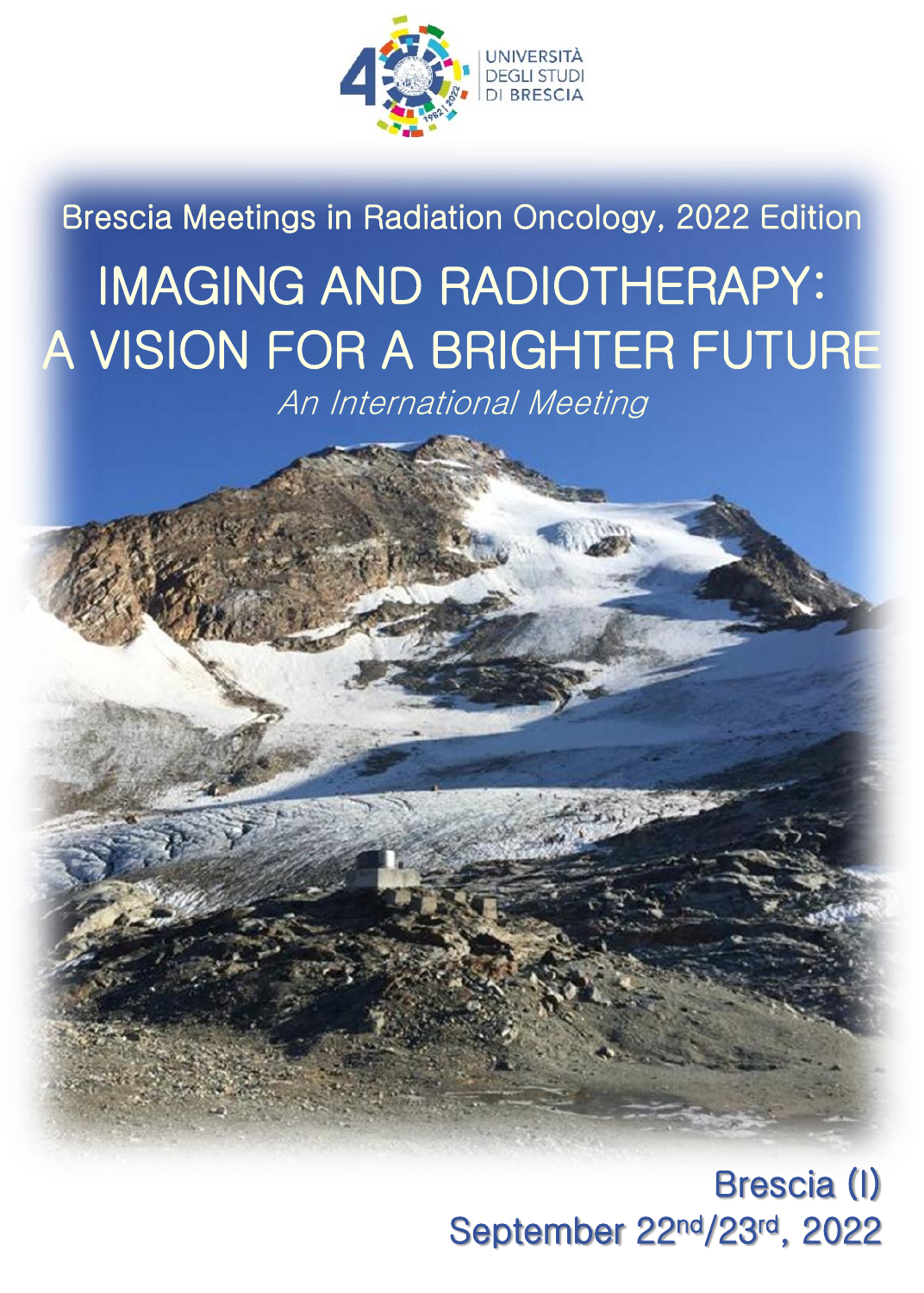#### CHAIR OF THE MEETING

Prof. Stefano Maria Magrini Radiation Oncology Department, University of Brescia (I) Prof. Roberto Maroldi Past-Director Radiology Department, University of Brescia (I)

# SCIENTIFIC SECRETARIAT

Michela Buglione, Davide Farina, Luigi Spiazzi

Fernando Barbera, Marco Lorenzo Bonù, Paolo Borghetti, Loredana Costa, Claudia Cozzaglio, Francesco Frassine, Diana Greco, Andrea Guerini, Marta Maddalo, Lorella Mascaro, Stefania Nici, Sara Pedretti, Ludovica Pegurri, Marco Ravanelli, Stefano Riga, Fabrizia Terraneo, Davide Tomasini, Cristian Toraci, Luca Triggiani, Filippo Vaccher, Paola Vitali

University and Spedali Civili Hospital, Brescia (I)

# ORGANIZING SECRETARIAT

SPARKS di Clementina Rizzetti

Via Daniele Piccinini, 2 - 24122 Bergamo (I) Phone +39.035.237666 - info@sparkseventi.com - www.sparkseventi.com

\* \* \* \* \* \* \* \* \* \*

# SEDE DEL CONVEGNO

AULA MAGNA di MEDICINA, Università degli Studi di Brescia (Viale Europa, 11).

Per raggiungere la sede congressuale si consiglia l'utilizzo della metropolitana (fermata EUROPA, 5 minuti a piedi).

### **ISCRIZIONI**

L'iscrizione al Convegno, riservata ad un numero massimo di 200 partecipanti, è gratuita ma obbligatoria e dovrà essere effettuata compilando l'apposita Scheda di Iscrizione ed inviandola alla Segreteria Organizzativa *SPARKS* (disponibilità permettendo, le iscrizioni saranno accettate anche in sede congressuale). L'iscrizione comprende: partecipazione alle sessioni scientifiche, materiale congressuale ed eventuale materiale didattico, attestato di partecipazione con eventuali Crediti E.C.M., servizio di catering (ove previsto ed in accordo con le vigenti normative sanitarie legate al contenimento della pandemia da COVID-19).

### LINGUA UFFICIALE

Inglese (non è previsto Servizio di Traduzione Simultanea).

# CREDITI FORMATIVI E.C.M.

Nell'ambito del Programma Nazionale E.C.M.verrà fatta richiesta di accreditamento del Convegno per la Professione Medico Chirurgo (Area Interdisciplinare) e per la Professione Fisico.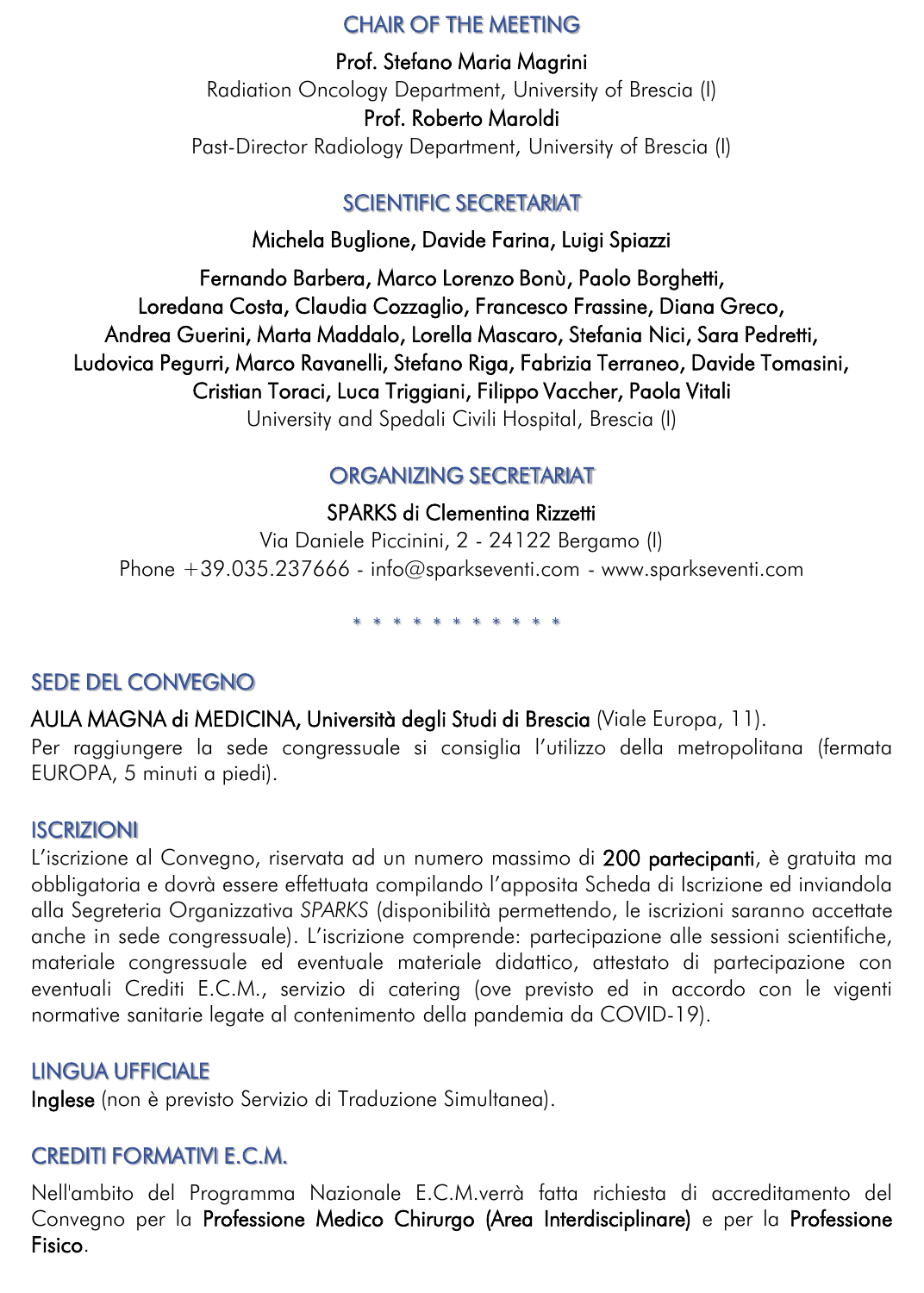#### <u>Thursday September 22<sup>nd</sup>, 2022</u>

- 08.45 am Participants' registration
- 09.30 am Institutional welcome Hospital and University Representatives, Regional Health Authorities, Industry **Representatives**
- 09.55 am Opening S.M. Magrini (IT), R. Maroldi (IT)
- 10.00 am The Brescia Center for MRI-Guided Radiotherapy at the Istituto del Radio  $"$ O. Alberti $"$

M. Buglione (IT), L. Spiazzi (IT), D. Farina (IT)

I session "Sharing Data and Images to predict outcomes in regional networks: expanding collaborations, taking advantage of big data, contributing to equitable access to resources, appropriateness and patient's quality of life"

- 10.30 am The Netherlands radiation oncology network: a case study M. Verheij (NL)
- 10.45 am The Danish radiation oncology network: a computer scientist point of view S. Krogh (DK)
- 11.00 am Evaluation of innovative technology in radiation oncology : science, resources, equity, appropriateness, networks H. Verkooijen (NL)
- 11.15 am AI and big data analysis in radiotherapy networks J.E. Bibault (FR)
- 11.30 am Round table: Networks in Radiation Oncology: perspectives in Lombardy A. Amorosi (IT), S. Arcangeli, (IT), M. Buglione (IT), N. Di Muzio (IT), A.R. Filippi (IT), S.M. Magrini (IT), C. Soatti (IT), L. Spiazzi (IT), S. Tonoli (IT), A. Torresin (IT)
- 12.30 pm discussion
- 01.00 pm lunch

#### II session "Frontiers in modern Imaging applied to Clinical Oncology"

- 03.00 pm How to validate a biomarker for clinical use C.D. Fuller (US)
- 03.15 pm How to exploit radiomics for the treatment of head & neck cancer C.D. Fuller (US)
- 03.30 pm Radiomics and lung cancer M. Ravanelli (IT)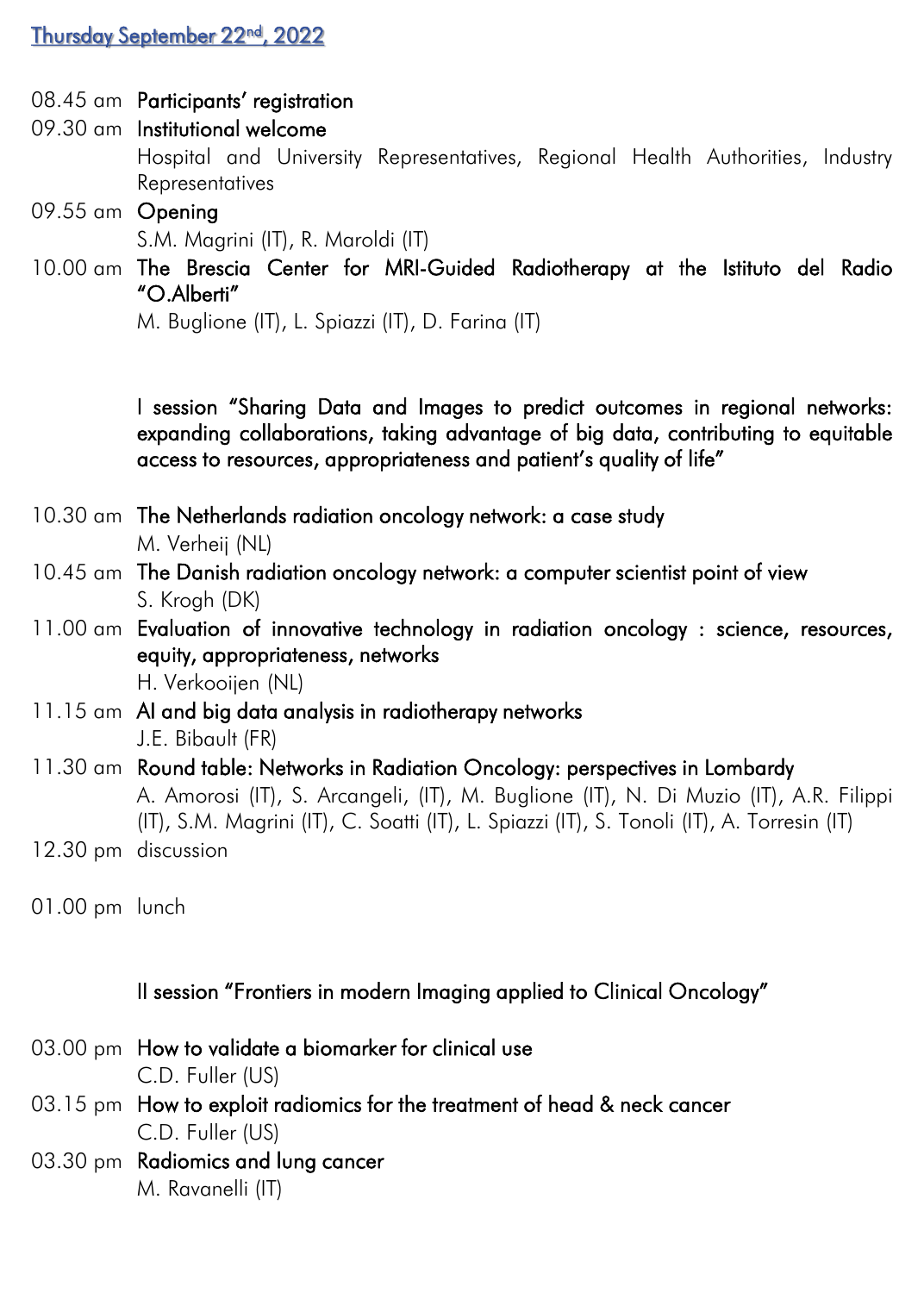- 03.45 pm Radiomics and rectal cancer C. De Colle (DE)
- 04.00 pm discussion
- 04.15 pm Lectio Magistralis: AI and biomarkers in head and neck cancer R. Maroldi (IT) Introduction: D. Farina (IT), M. Krengli (IT)

### Friday September 23rd , 2022

III session "Interaction of Radiotherapy and Drug Treatment: hot topics in Biology, Imaging and Treatment"

- 09.00 am PET applications for prostate cancer, radiotherapy and systemic treatments (chemotherapy and hormonal manipulation) F. Alongi (IT)
- 09.15 am Imaging, biology and the treatment of breast cancer with radiation and drugs: today and tomorrow

B.A. Jereczek (IT)

- 09.30 am Ultra short fractionations for breast cancer and MRI-Linac C. De Colle (DE)
- 09.45 am discussion

IV session "New Technology and the Philosophy behind the future of Imaging applied to Radiotherapy" Part I

- 10.15 am Flash therapy: where are we? J. Bourhis (CH)
- 10.30 am Adaptive radiotherapy online: new imaging, new clinical needs, new technology for helical and volumetric IMRT

L. Spiazzi (IT)

- 10.45 am MRI and protons: "Questo matrimonio non s'ha da fare?" J. Lagendijk (NL)
- 11.00 am CT Imaging, radiotherapy and robots: future evolution of the species? J. Nuyttens (NL)
- 11.15 am discussion
- 11.45 am coffee break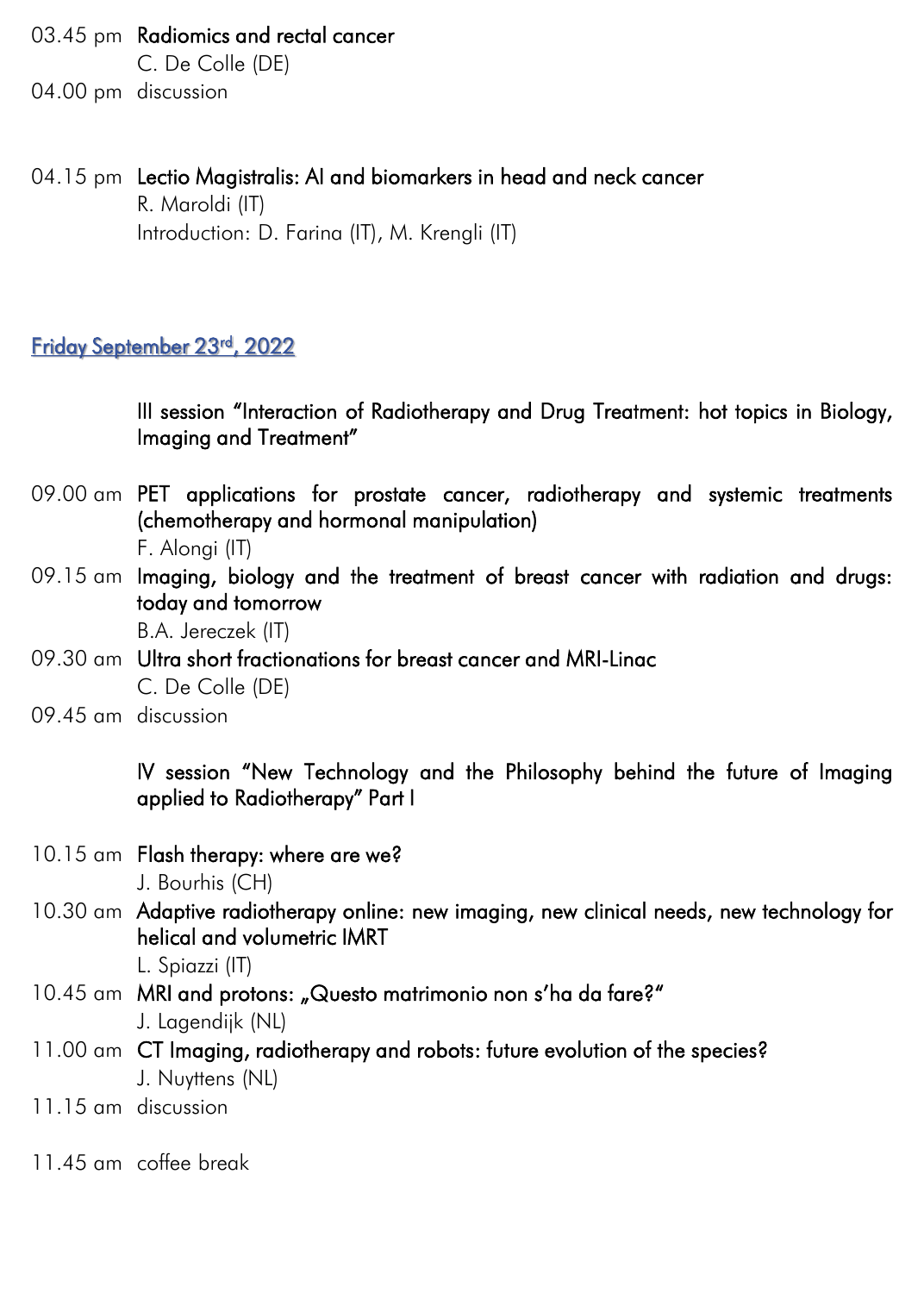V session "Interaction of Radiotherapy and Immunotherapy: hot topics in Biology, Imaging and Treatment"

- 12.15 pm Radiotherapy and immunotherapy: the contribution of imaging M. Vehreij (NL)
- 12.30 pm Imaging and radio-immunotherapy for SCLC and NSCLC lung cancer A.R. Filippi (IT)
- 12.45 pm Immunotherapy and radiotherapy: from present practice to evidence based treatments of lung, head and neck cancers and lymphomas

A. Guerini (IT)

01.00 pm discussion

VI session - "New Technology and the Philosophy behind the future of Imaging applied to Radiotherapy", Part II

- 02.45 pm Imaging, Technical and clinical challenges in the treatment of primary and secondary brain tumors 1: dedicated machines and robots I. Desideri (IT)
- 03.00 pm Imaging, Technical and clinical challenges in the treatment of primary and secondary brain tumors 2: linac-based solutions L. Nicosia (IT)
- 03.15 pm Early clinical experience with PET-Linac for oligometastatic disease P. Iyengar (US)
- 03.30 pm discussion
- 04.00 pm Evaluation Questionnaire and Closing Remarks S.M. Magrini (IT)

<sup>01.30</sup> pm lunch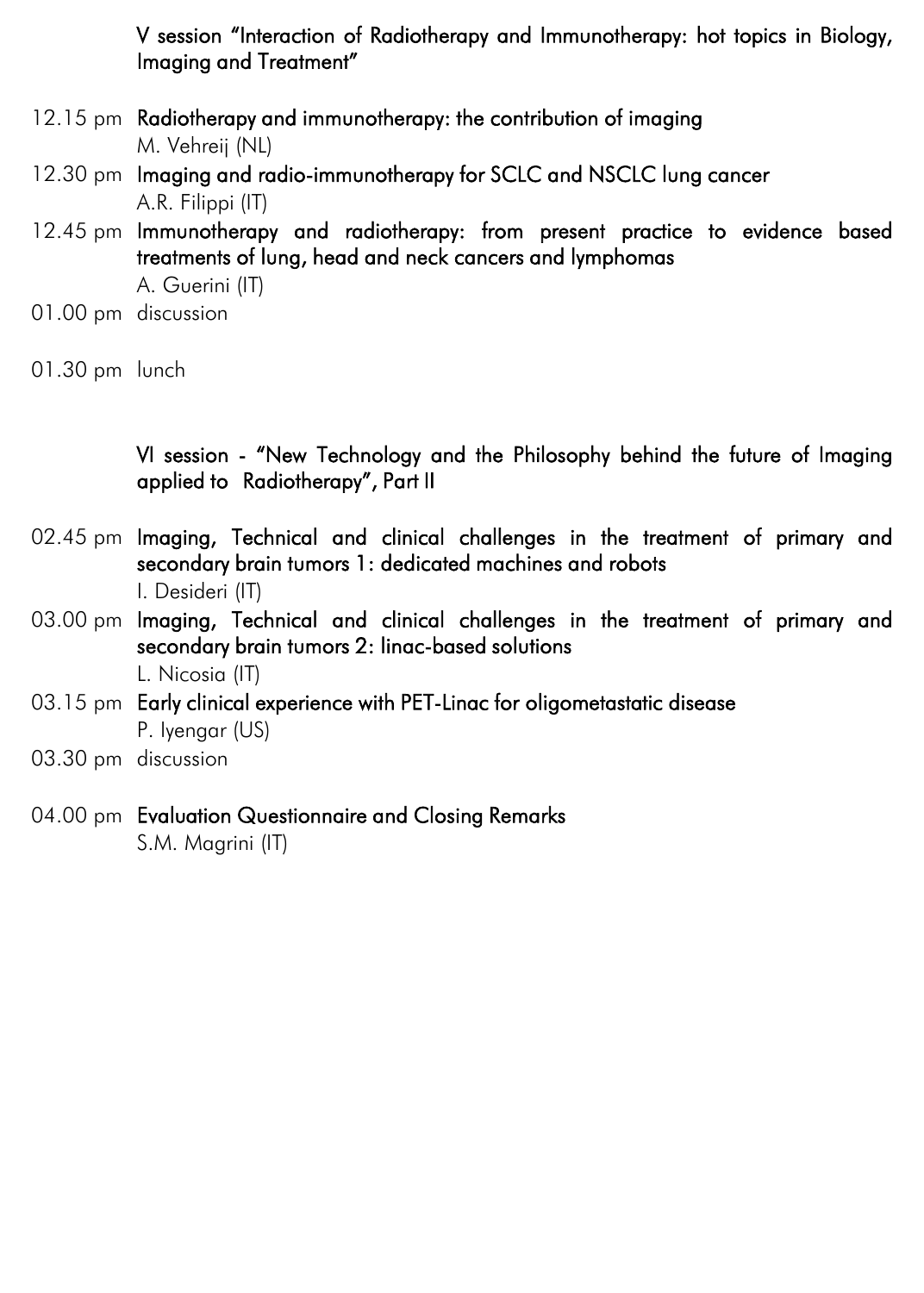# **FACULTY**

Filippo Alongi - University of Brescia, Ospedale S.Cuore Don Calabria, Negrar (Italy) Alessandro Amorosi - DG Welfare, Regione Lombardia (Italy) Stefano Arcangeli - ASST Monza, Ospedale San Gerardo (Italy) Jean Emmanuel Bibault - Université de Paris (France) Jean Bourhis - CHUV Centre Hospitalier Universitaire Vaudois (Lausanne, Switzerland) Michela Buglione - Brescia University and ASST Spedali Civili (Brescia, Italy) Chiara De Colle - Tübingen University Hospital (Germany) Isacco Desideri - Università degli Studi di Firenze (Italy) Nadia Di Muzio - "Vita e salute" University, Milan (Italy) Davide Farina - Brescia University and ASST Spedali Civili (Brescia, Italy) Andrea Riccardo Filippi - IRCCS Policlinico San Matteo (Pavia, Italy) Clifton David Fuller - The University of Texas MD Anderson Cancer Center (Houston, US) Andrea Guerini - Brescia University and ASST Spedali Civili (Brescia, Italy) Puneeth Iyengar - The University of Texas Southwestern Medical Center (Dallas, US) Barbara Alicja Jereczek - IEO, Istituto Europeo di Oncologia (Milano, Italy) Marco Krengli - Università degli Studi del Piemonte Orientale "A. Avogadro" (Novara, Italy) Simon Krogh - Odense University Hospital (Denmark) Jan Lagendijk - University Medical Center Utrecht (The Netherlands) Stefano Maria Magrini - Brescia University and ASST Spedali Civili (Brescia, Italy) Roberto Maroldi - Brescia University and ASST Spedali Civili (Brescia, Italy) Luca Nicosia - University of Brescia, Ospedale S.Cuore Don Calabria, Negrar (Italy) Joost Nuyttens - Erasmus University Medical Center (Rotterdam, The Netherlands) Marco Ravanelli - Brescia University and ASST Spedali Civili (Brescia, Italy) Carlo Soatti - AIRO Lombardia (Italy) Luigi Spiazzi - Brescia University and ASST Spedali Civili (Brescia, Italy) Sandro Tonoli - Istituti Ospitalieri di Cremona (Italy) Alberto Torresin - DG Welfare, Regione Lombardia (Italy) Marcel Verheij - Radboud University, Nijmegen Medical Center (The Netherlands) Helena Verkooiien - Utrecht University (The Netherlands)